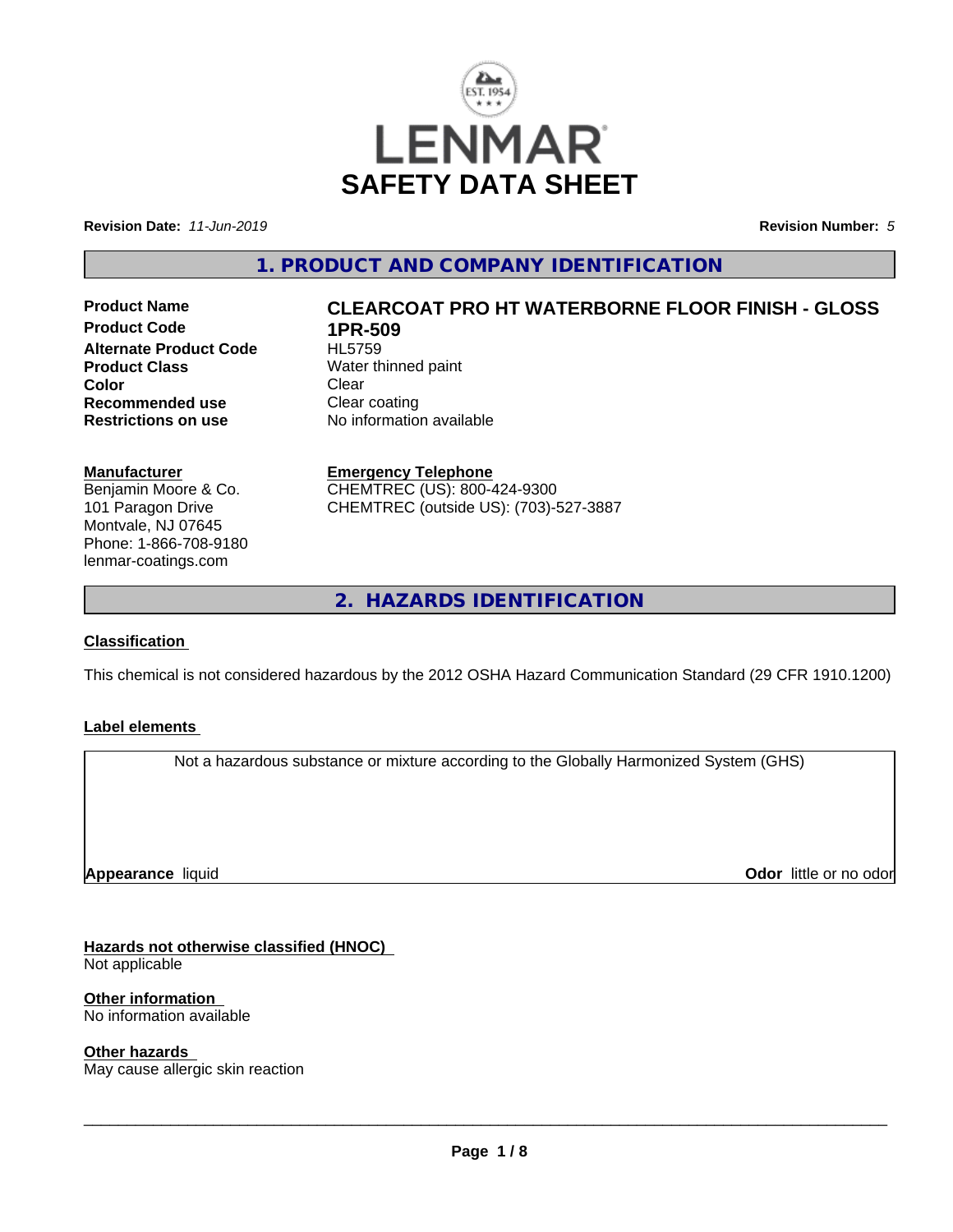### **3. COMPOSITION INFORMATION ON COMPONENTS**

\_\_\_\_\_\_\_\_\_\_\_\_\_\_\_\_\_\_\_\_\_\_\_\_\_\_\_\_\_\_\_\_\_\_\_\_\_\_\_\_\_\_\_\_\_\_\_\_\_\_\_\_\_\_\_\_\_\_\_\_\_\_\_\_\_\_\_\_\_\_\_\_\_\_\_\_\_\_\_\_\_\_\_\_\_\_\_\_\_\_\_\_\_

| <b>Chemical name</b>                                 | CAS No.<br>r٨                     | <br>$\sim$<br>Weight-<br>-70 |
|------------------------------------------------------|-----------------------------------|------------------------------|
| <br>Hexanedioic acid.<br>dihvdrazide                 | 074<br>ററ റ<br>-93-6<br>υı        |                              |
| - -<br>I monomethvl ether<br>Dipropylene<br>alvcol : | በ−ዓ4−ዖ<br>345.Y<br>$\cdot$<br>. . |                              |

|                                                  | 4. FIRST AID MEASURES                                                                                    |
|--------------------------------------------------|----------------------------------------------------------------------------------------------------------|
| <b>General Advice</b>                            | No hazards which require special first aid measures.                                                     |
| <b>Eye Contact</b>                               | Rinse thoroughly with plenty of water for at least 15 minutes and consult a<br>physician.                |
| <b>Skin Contact</b>                              | Wash off immediately with soap and plenty of water while removing all<br>contaminated clothes and shoes. |
| <b>Inhalation</b>                                | Move to fresh air. If symptoms persist, call a physician.                                                |
| Ingestion                                        | Clean mouth with water and afterwards drink plenty of water. Consult a physician<br>if necessary.        |
| <b>Most Important</b><br><b>Symptoms/Effects</b> | May cause allergic skin reaction.                                                                        |
| <b>Notes To Physician</b>                        | Treat symptomatically.                                                                                   |

**5. FIRE-FIGHTING MEASURES**

| <b>Suitable Extinguishing Media</b>                                              | Use extinguishing measures that are appropriate to local<br>circumstances and the surrounding environment.                                   |
|----------------------------------------------------------------------------------|----------------------------------------------------------------------------------------------------------------------------------------------|
| Protective equipment and precautions for firefighters                            | As in any fire, wear self-contained breathing apparatus<br>pressure-demand, MSHA/NIOSH (approved or equivalent)<br>and full protective gear. |
| <b>Specific Hazards Arising From The Chemical</b>                                | Closed containers may rupture if exposed to fire or<br>extreme heat.                                                                         |
| Sensitivity to mechanical impact                                                 | No.                                                                                                                                          |
| Sensitivity to static discharge                                                  | No.                                                                                                                                          |
| <b>Flash Point Data</b><br>Flash point (°F)<br>Flash Point (°C)<br><b>Method</b> | Not applicable<br>Not applicable<br>Not applicable                                                                                           |
| <b>Flammability Limits In Air</b>                                                |                                                                                                                                              |
| Lower flammability limit:<br><b>Upper flammability limit:</b>                    | Not applicable<br>Not applicable                                                                                                             |
|                                                                                  |                                                                                                                                              |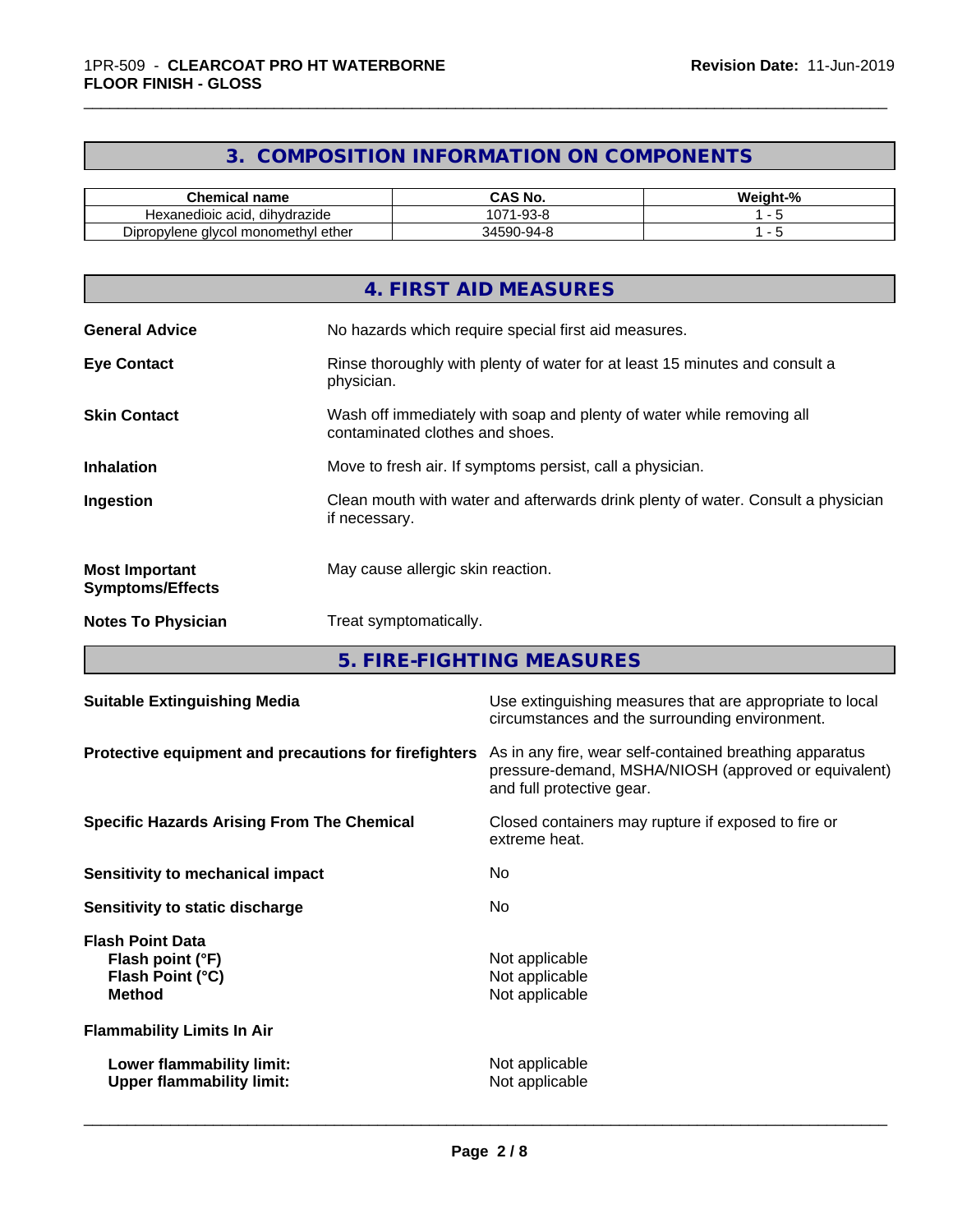| NFPA                    | Health: | <b>Flammability: 0</b> | <b>Instability: 0</b> | <b>Special: Not Applicable</b> |  |
|-------------------------|---------|------------------------|-----------------------|--------------------------------|--|
| <b>NFPA Legend</b><br>. |         |                        |                       |                                |  |

\_\_\_\_\_\_\_\_\_\_\_\_\_\_\_\_\_\_\_\_\_\_\_\_\_\_\_\_\_\_\_\_\_\_\_\_\_\_\_\_\_\_\_\_\_\_\_\_\_\_\_\_\_\_\_\_\_\_\_\_\_\_\_\_\_\_\_\_\_\_\_\_\_\_\_\_\_\_\_\_\_\_\_\_\_\_\_\_\_\_\_\_\_

### 0 - Not Hazardous

- 1 Slightly
- 2 Moderate
- 
- 3 High
- 4 Severe

*The ratings assigned are only suggested ratings, the contractor/employer has ultimate responsibilities for NFPA ratings where this system is used.*

*Additional information regarding the NFPA rating system is available from the National Fire Protection Agency (NFPA) at www.nfpa.org.*

|                                                                                                                                        | 6. ACCIDENTAL RELEASE MEASURES                                                                                                                                                   |  |
|----------------------------------------------------------------------------------------------------------------------------------------|----------------------------------------------------------------------------------------------------------------------------------------------------------------------------------|--|
| <b>Personal Precautions</b>                                                                                                            | Avoid contact with skin, eyes and clothing. Ensure adequate ventilation.                                                                                                         |  |
| <b>Other Information</b>                                                                                                               | Prevent further leakage or spillage if safe to do so.                                                                                                                            |  |
| <b>Environmental precautions</b>                                                                                                       | See Section 12 for additional Ecological Information.                                                                                                                            |  |
| <b>Methods for Cleaning Up</b><br>Soak up with inert absorbent material. Sweep up and shovel into suitable<br>containers for disposal. |                                                                                                                                                                                  |  |
|                                                                                                                                        | 7. HANDLING AND STORAGE                                                                                                                                                          |  |
| Handling                                                                                                                               | Avoid contact with skin, eyes and clothing. Avoid breathing vapors, spray mists or<br>sanding dust. In case of insufficient ventilation, wear suitable respiratory<br>equipment. |  |
| <b>Storage</b>                                                                                                                         | Keep container tightly closed. Keep out of the reach of children.                                                                                                                |  |
| <b>Incompatible Materials</b>                                                                                                          | No information available                                                                                                                                                         |  |

### **8. EXPOSURE CONTROLS/PERSONAL PROTECTION**

### **Exposure Limits**

| <b>Chemical name</b>                | <b>ACGIH TLV</b> | <b>OSHA PEL</b>                   |
|-------------------------------------|------------------|-----------------------------------|
| Dipropylene glycol monomethyl ether | 100 ppm - TWA    | 100 ppm - $TWA$                   |
|                                     | 150 ppm - STEL   | $600 \text{ mg/m}^3$ - TWA        |
|                                     | Skin             | prevent or reduce skin absorption |

### **Legend**

ACGIH - American Conference of Governmental Industrial Hygienists Exposure Limits OSHA - Occupational Safety & Health Administration Exposure Limits N/E - Not Established

**Engineering Measures** Ensure adequate ventilation, especially in confined areas.

 $\overline{\phantom{a}}$  ,  $\overline{\phantom{a}}$  ,  $\overline{\phantom{a}}$  ,  $\overline{\phantom{a}}$  ,  $\overline{\phantom{a}}$  ,  $\overline{\phantom{a}}$  ,  $\overline{\phantom{a}}$  ,  $\overline{\phantom{a}}$  ,  $\overline{\phantom{a}}$  ,  $\overline{\phantom{a}}$  ,  $\overline{\phantom{a}}$  ,  $\overline{\phantom{a}}$  ,  $\overline{\phantom{a}}$  ,  $\overline{\phantom{a}}$  ,  $\overline{\phantom{a}}$  ,  $\overline{\phantom{a}}$ 

### **Personal Protective Equipment**

**Eye/Face Protection** Safety glasses with side-shields.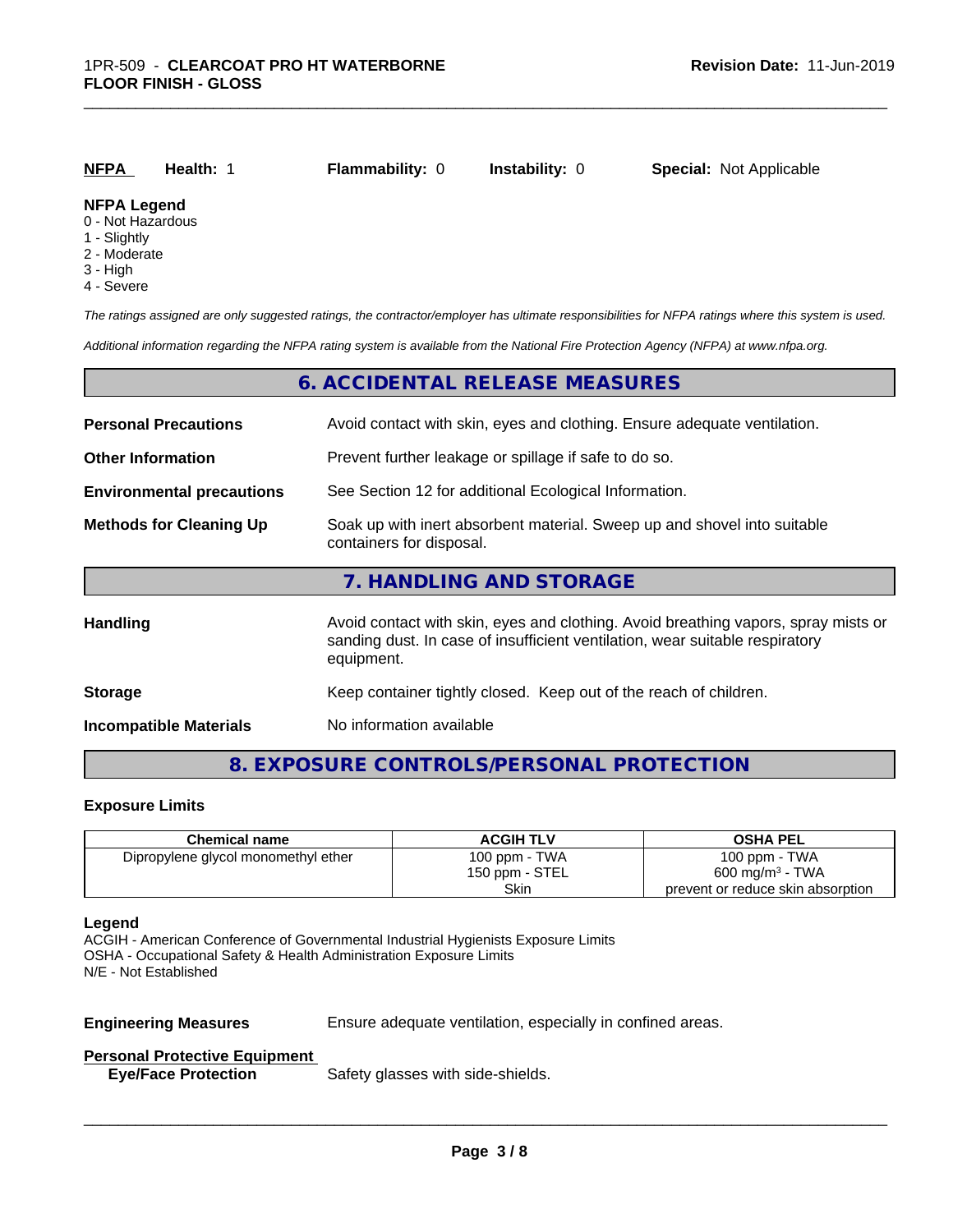| <b>Skin Protection</b>        | Protective gloves and impervious clothing.                                                                                          |
|-------------------------------|-------------------------------------------------------------------------------------------------------------------------------------|
| <b>Respiratory Protection</b> | In case of insufficient ventilation wear suitable respiratory equipment.                                                            |
| <b>Hygiene Measures</b>       | Avoid contact with skin, eyes and clothing. Remove and wash contaminated<br>clothing before re-use. Wash thoroughly after handling. |

### **9. PHYSICAL AND CHEMICAL PROPERTIES**

**Appearance** liquid **Odor** little or no odor **Odor Threshold** No information available **Density (lbs/gal)** 8.55 - 8.65 **Specific Gravity** 1.02 - 1.04 **pH pH**  $\blacksquare$ **Viscosity (cps)** No information available<br> **Solubility (ies)** No information available<br>
No information available **Water solubility** No information available **Evaporation Rate No information available No information available Vapor pressure** No information available **No information available Vapor density No information available No information available Wt. % Solids** 25 - 35 **Vol. % Solids Wt. % Volatiles** 65 - 75 **Vol. % Volatiles** 65 - 75 **VOC Regulatory Limit (g/L)** < 275 **Boiling Point (°F)** 212 **Boiling Point**  $(°C)$  100 **Freezing point (°F)** 32 **Freezing Point (°C)** 0 **Flash point (°F)** Not applicable **Flash Point (°C)** Not applicable **Method** Not applicable<br> **Flammability (solid, gas)** Not applicable Not applicable **Flammability** (solid, gas) **Upper flammability limit:**<br> **Lower flammability limit:** Not applicable Not applicable **Lower flammability limit:**<br> **Autoignition Temperature (°F)** Not applicable havailable **Autoignition Temperature (°F) Autoignition Temperature (°C)** No information available **Decomposition Temperature (°F)** No information available **Decomposition Temperature (°C)**<br> **Partition coefficient**<br> **Partition coefficient**<br> **No** information available

# **Solubility(ies)** No information available **No information available**

\_\_\_\_\_\_\_\_\_\_\_\_\_\_\_\_\_\_\_\_\_\_\_\_\_\_\_\_\_\_\_\_\_\_\_\_\_\_\_\_\_\_\_\_\_\_\_\_\_\_\_\_\_\_\_\_\_\_\_\_\_\_\_\_\_\_\_\_\_\_\_\_\_\_\_\_\_\_\_\_\_\_\_\_\_\_\_\_\_\_\_\_\_

## **10. STABILITY AND REACTIVITY**

| <b>Reactivity</b>                       | Not Applicable                           |
|-----------------------------------------|------------------------------------------|
| <b>Chemical Stability</b>               | Stable under normal conditions.          |
| <b>Conditions to avoid</b>              | Prevent from freezing.                   |
| <b>Incompatible Materials</b>           | No materials to be especially mentioned. |
| <b>Hazardous Decomposition Products</b> | None under normal use.                   |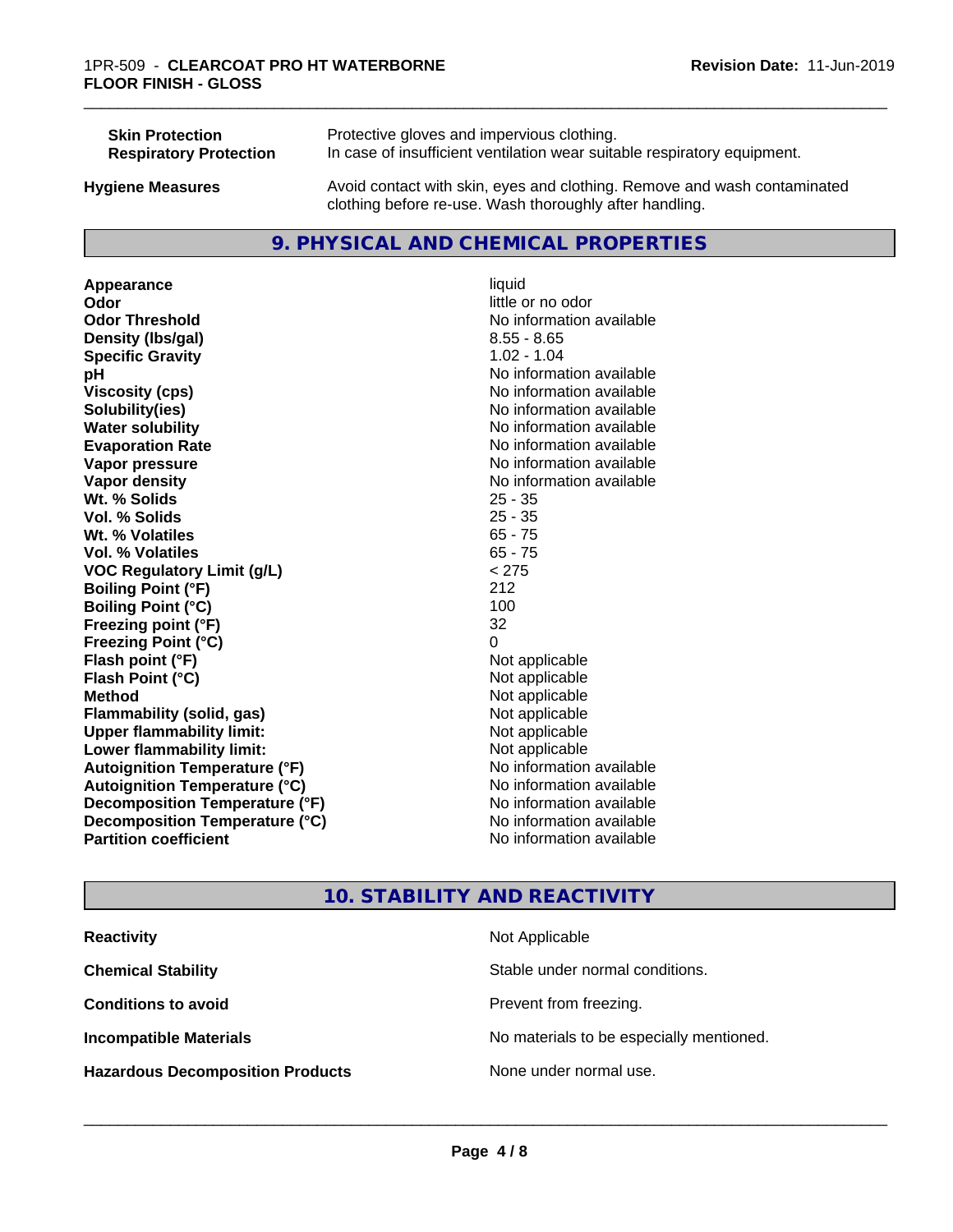| <b>Possibility of hazardous reactions</b>                                                                                                                                                                                                                                                                                                                                                                               | None under normal conditions of use.                                                                                                                                                                                                                                                                                                                                                                                                                                                                                                                                                        |
|-------------------------------------------------------------------------------------------------------------------------------------------------------------------------------------------------------------------------------------------------------------------------------------------------------------------------------------------------------------------------------------------------------------------------|---------------------------------------------------------------------------------------------------------------------------------------------------------------------------------------------------------------------------------------------------------------------------------------------------------------------------------------------------------------------------------------------------------------------------------------------------------------------------------------------------------------------------------------------------------------------------------------------|
|                                                                                                                                                                                                                                                                                                                                                                                                                         | <b>11. TOXICOLOGICAL INFORMATION</b>                                                                                                                                                                                                                                                                                                                                                                                                                                                                                                                                                        |
| <b>Product Information</b>                                                                                                                                                                                                                                                                                                                                                                                              |                                                                                                                                                                                                                                                                                                                                                                                                                                                                                                                                                                                             |
| Information on likely routes of exposure                                                                                                                                                                                                                                                                                                                                                                                |                                                                                                                                                                                                                                                                                                                                                                                                                                                                                                                                                                                             |
| <b>Principal Routes of Exposure</b>                                                                                                                                                                                                                                                                                                                                                                                     | Eye contact, skin contact and inhalation.                                                                                                                                                                                                                                                                                                                                                                                                                                                                                                                                                   |
| <b>Acute Toxicity</b>                                                                                                                                                                                                                                                                                                                                                                                                   |                                                                                                                                                                                                                                                                                                                                                                                                                                                                                                                                                                                             |
| <b>Product Information</b>                                                                                                                                                                                                                                                                                                                                                                                              | No information available                                                                                                                                                                                                                                                                                                                                                                                                                                                                                                                                                                    |
|                                                                                                                                                                                                                                                                                                                                                                                                                         | Symptoms related to the physical, chemical and toxicological characteristics                                                                                                                                                                                                                                                                                                                                                                                                                                                                                                                |
| <b>Symptoms</b>                                                                                                                                                                                                                                                                                                                                                                                                         | No information available                                                                                                                                                                                                                                                                                                                                                                                                                                                                                                                                                                    |
|                                                                                                                                                                                                                                                                                                                                                                                                                         | Delayed and immediate effects as well as chronic effects from short and long-term exposure                                                                                                                                                                                                                                                                                                                                                                                                                                                                                                  |
| Eye contact<br><b>Skin contact</b><br><b>Inhalation</b><br>Ingestion<br><b>Sensitization</b><br><b>Neurological Effects</b><br><b>Mutagenic Effects</b><br><b>Reproductive Effects</b><br><b>Developmental Effects</b><br><b>Target organ effects</b><br><b>STOT - single exposure</b><br><b>STOT - repeated exposure</b><br>Other adverse effects<br><b>Aspiration Hazard</b><br><b>Numerical measures of toxicity</b> | May cause slight irritation.<br>Substance may cause slight skin irritation. Prolonged or repeated contact may dry<br>skin and cause irritation.<br>May cause irritation of respiratory tract.<br>Ingestion may cause gastrointestinal irritation, nausea, vomiting and diarrhea.<br>May cause an allergic skin reaction<br>No information available.<br>No information available.<br>No information available.<br>No information available.<br>No information available.<br>No information available.<br>No information available.<br>No information available.<br>No information available |
|                                                                                                                                                                                                                                                                                                                                                                                                                         | The following values are calculated based on chapter 3.1 of the GHS document                                                                                                                                                                                                                                                                                                                                                                                                                                                                                                                |
| <b>ATEmix (oral)</b>                                                                                                                                                                                                                                                                                                                                                                                                    | 259905 mg/kg                                                                                                                                                                                                                                                                                                                                                                                                                                                                                                                                                                                |

\_\_\_\_\_\_\_\_\_\_\_\_\_\_\_\_\_\_\_\_\_\_\_\_\_\_\_\_\_\_\_\_\_\_\_\_\_\_\_\_\_\_\_\_\_\_\_\_\_\_\_\_\_\_\_\_\_\_\_\_\_\_\_\_\_\_\_\_\_\_\_\_\_\_\_\_\_\_\_\_\_\_\_\_\_\_\_\_\_\_\_\_\_

### **Component Information**

| Chemical name                                        | Oral LD50               | Dermal LD50             | Inhalation LC50 |
|------------------------------------------------------|-------------------------|-------------------------|-----------------|
| Dipropylene glycol monomethyl<br>ether<br>34590-94-8 | $= 5400 \mu L/kg$ (Rat) | $= 9500$ mg/kg (Rabbit) |                 |

### **Carcinogenicity**

*There are no known carcinogenic chemicals in this product above reportable levels.*

**ATEmix (dermal)** 481305 mg/kg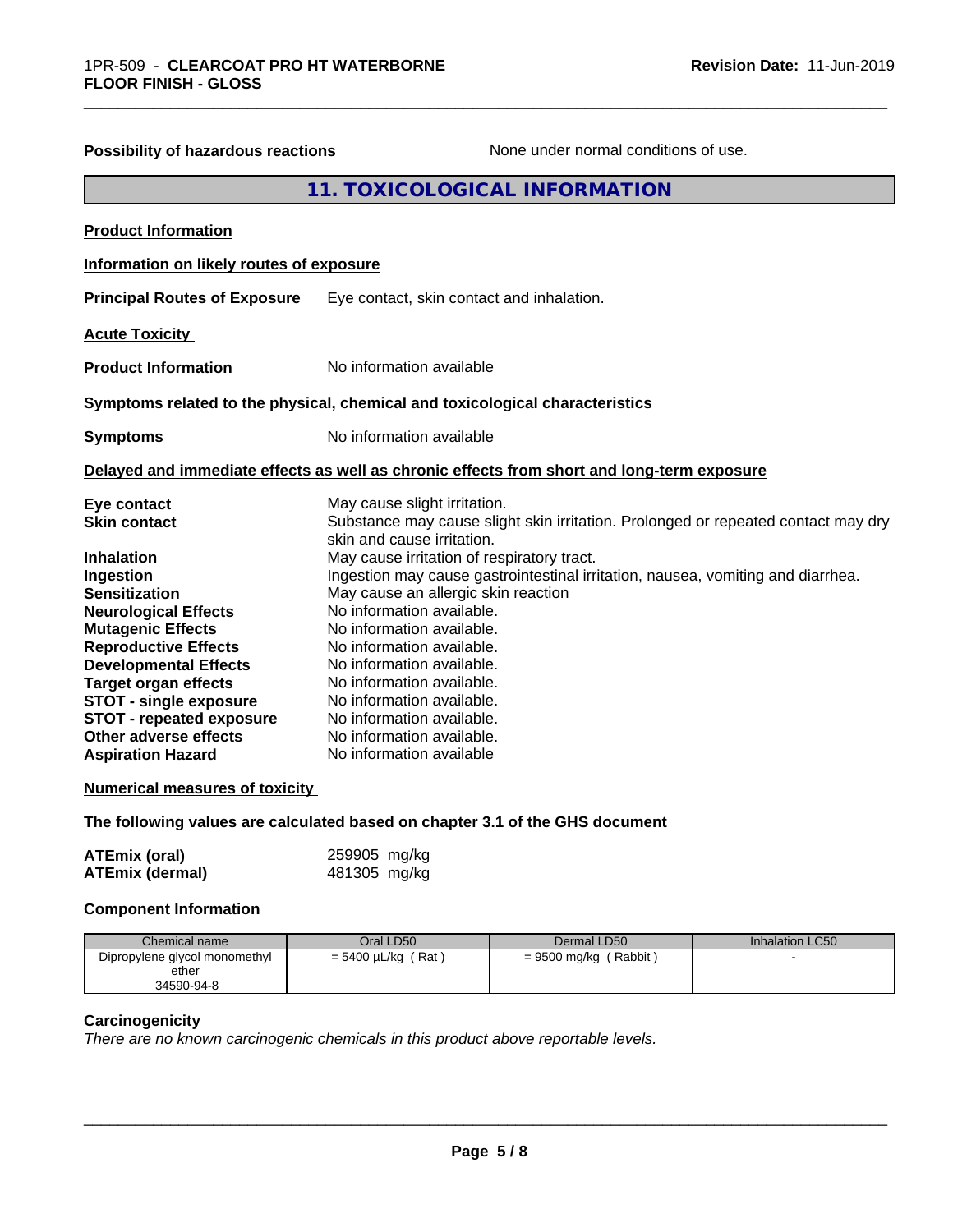### **12. ECOLOGICAL INFORMATION**

\_\_\_\_\_\_\_\_\_\_\_\_\_\_\_\_\_\_\_\_\_\_\_\_\_\_\_\_\_\_\_\_\_\_\_\_\_\_\_\_\_\_\_\_\_\_\_\_\_\_\_\_\_\_\_\_\_\_\_\_\_\_\_\_\_\_\_\_\_\_\_\_\_\_\_\_\_\_\_\_\_\_\_\_\_\_\_\_\_\_\_\_\_

### **Ecotoxicity Effects**

The environmental impact of this product has not been fully investigated.

### **Product Information**

**Acute Toxicity to Fish** No information available

### **Acute Toxicity to Aquatic Invertebrates**

No information available

**Acute Toxicity to Aquatic Plants**

No information available

### **Persistence / Degradability**

No information available.

### **Bioaccumulation**

No information available.

### **Mobility in Environmental Media**

No information available.

### **Ozone**

No information available

### **Component Information**

### **Acute Toxicity to Fish**

No information available

### **Acute Toxicity to Aquatic Invertebrates**

No information available

### **Acute Toxicity to Aquatic Plants**

No information available

|                              | 13. DISPOSAL CONSIDERATIONS                                                                                                                                                                                               |
|------------------------------|---------------------------------------------------------------------------------------------------------------------------------------------------------------------------------------------------------------------------|
| <b>Waste Disposal Method</b> | Dispose of in accordance with federal, state, and local regulations. Local<br>requirements may vary, consult your sanitation department or state-designated<br>environmental protection agency for more disposal options. |
|                              | 14. TRANSPORT INFORMATION                                                                                                                                                                                                 |
| DOT                          | Not regulated                                                                                                                                                                                                             |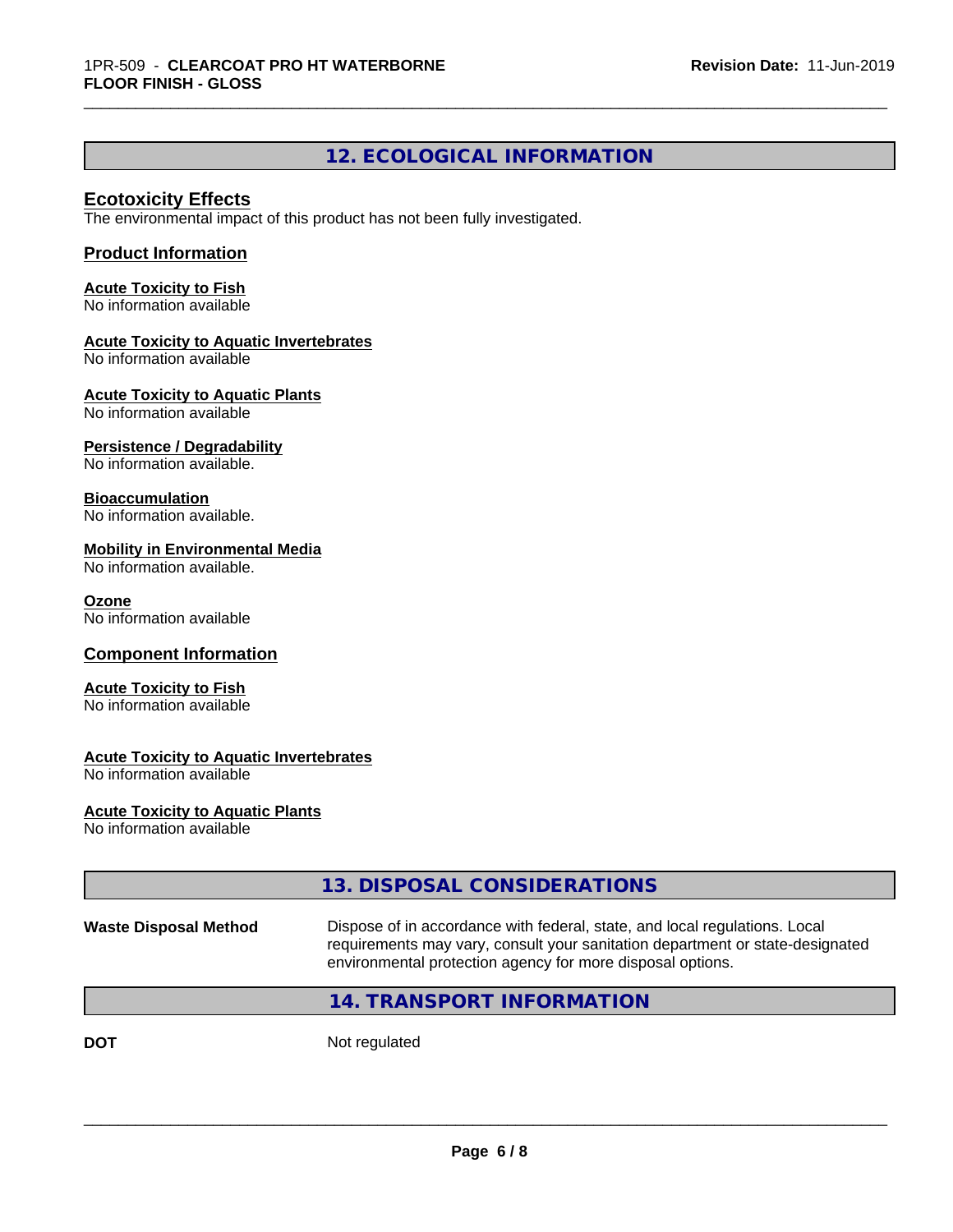| <b>ICAO/IATA</b> | Not regulated |  |
|------------------|---------------|--|
|------------------|---------------|--|

### **IMDG / IMO** Not regulated

**15. REGULATORY INFORMATION**

### **International Inventories**

| <b>TSCA: United States</b> | Yes - All components are listed or exempt. |
|----------------------------|--------------------------------------------|
| <b>DSL: Canada</b>         | No - Not all of the components are listed. |

### **Federal Regulations**

### **SARA 311/312 hazardous categorization**

| Acute health hazard               | Nο |  |
|-----------------------------------|----|--|
| Chronic Health Hazard             | Nο |  |
| Fire hazard                       | Nο |  |
| Sudden release of pressure hazard | Nο |  |
| Reactive Hazard                   | Nο |  |

### **SARA 313**

Section 313 of Title III of the Superfund Amendments and Reauthorization Act of 1986 (SARA). This product contains a chemical or chemicals which are subject to the reporting requirements of the Act and Title 40 of the Code of Federal Regulations, Part 372:

| Chemical name                       | CAS No.    | Weight-% | <b>CERCLA/SARA 313</b><br>(de minimis concentration) |
|-------------------------------------|------------|----------|------------------------------------------------------|
| Dipropylene glycol monomethyl ether | 34590-94-8 |          |                                                      |

### **Clean Air Act,Section 112 Hazardous Air Pollutants (HAPs) (see 40 CFR 61)**

This product contains the following HAPs:

| Chemical name                       | CAS No.    | Weight-% | <b>Hazardous Air Pollutant</b> |
|-------------------------------------|------------|----------|--------------------------------|
|                                     |            |          | (HAP)                          |
| Dipropylene glycol monomethyl ether | 34590-94-8 |          | Listed                         |

### **US State Regulations**

### **California Proposition 65**

**A WARNING:** Cancer and Reproductive Harm– www.P65warnings.ca.gov

### **State Right-to-Know**

| Chemica<br>name<br>.а                                                             | ،۱۱e۵۱۱<br>ма | Jersev<br>New | vlvania |
|-----------------------------------------------------------------------------------|---------------|---------------|---------|
| <u>.</u><br>ether<br>i monomethvl<br>. Dipron<br>ำn⊾<br>.ODVIF<br>$\cdots$<br>. . |               |               |         |

### **Legend**